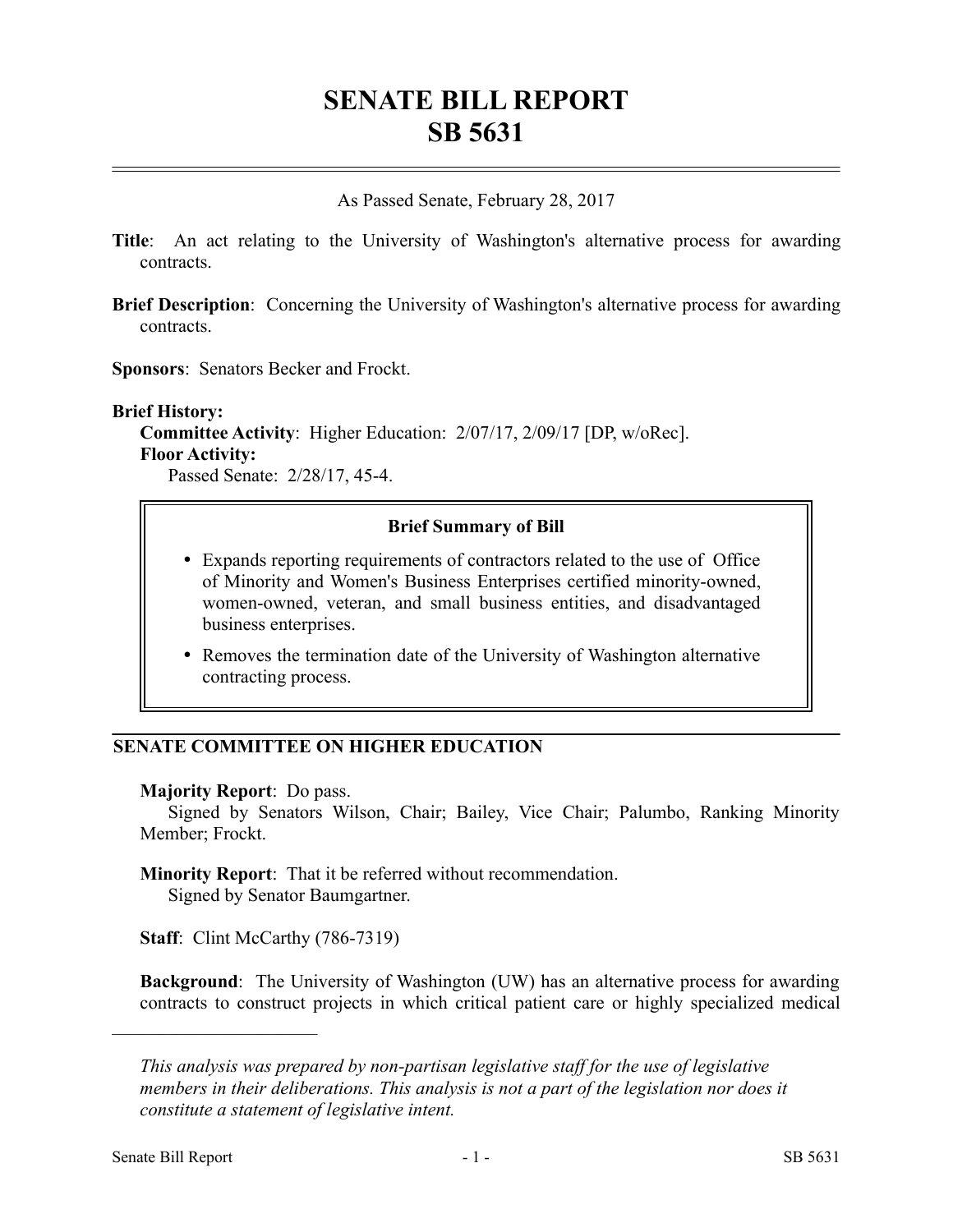research is located. UW Medicine regularly renovates and upgrades its medical facilities and clinical spaces. Oftentimes these projects are highly technical and require specific certifications to ensure that UW Medicine facilities maintain the highest safety standards for patients and health care professionals. To ensure that these projects meet federal safety standards and can be executed in a timely and cost-effective manner, UW uses an alternative contracting process that produces a Critical Care Roster. The Critical Care Roster is a list of qualified firms that have proven expertise and capacity to perform this work to further UW Medicine's public health mission. As a public institution, UW is required to have this process regularly audited by the Joint Legislative Audit and Review Committee to ensure compliance with state contracting laws.

**Summary of Bill:** UW is directed to publish a notice of the existence of the critical patient care or specialized medical research facilities rosters for different trade specialties or categories of anticipated work with the Office of Minority and Women's Business Enterprises in addition to the requirement in statute to publish in a newspaper of general circulation. UW is directed to seek input from the women-owned and minority-owned business community on requirements for eligible contractors to be accepted and remain on the rosters. UW is required to have one representative from the minority-owned community and the womenowned business community on the committee that evaluates the contractors submitting qualifications. The evaluation criteria for selection of contractors to be included on the roster is expanded to include:

- the contractor's record of including the Office of Minority and Women's Business Enterprises certified minority, women, veteran, and small businesses; and
- the contractor's past history of use of small businesses, disadvantaged business enterprises, and minority women business enterprises over the last five years on projects of \$5 million or less.

The UW business diversity program is directed to establish aspirational goals based on the projected sub contracting opportunities. The UW report to the capital projects advisory review board is expanded to include use rates on projects of Office of Minority and Women's Business Enterprises certified small business entities, disadvantaged business enterprises, veterans, and women and minority owned businesses.

The termination date for the UW alternative award process of June 30, 2017, is removed.

## **Appropriation**: None.

**Fiscal Note**: Available.

## **Creates Committee/Commission/Task Force that includes Legislative members**: No.

**Effective Date**: The bill contains an emergency clause and takes effect immediately.

**Staff Summary of Public Testimony**: PRO: This is the third year this bill has been worked on by a variety of stakeholders. JLARC recommends that this alternative contracting process continues. This process has allowed UW and Harborview Medical Center to use an expedited process to permit projects that start benefiting patients sooner. UW has done a good job of outreach. Often times, when hospitals are doing improvements, there are